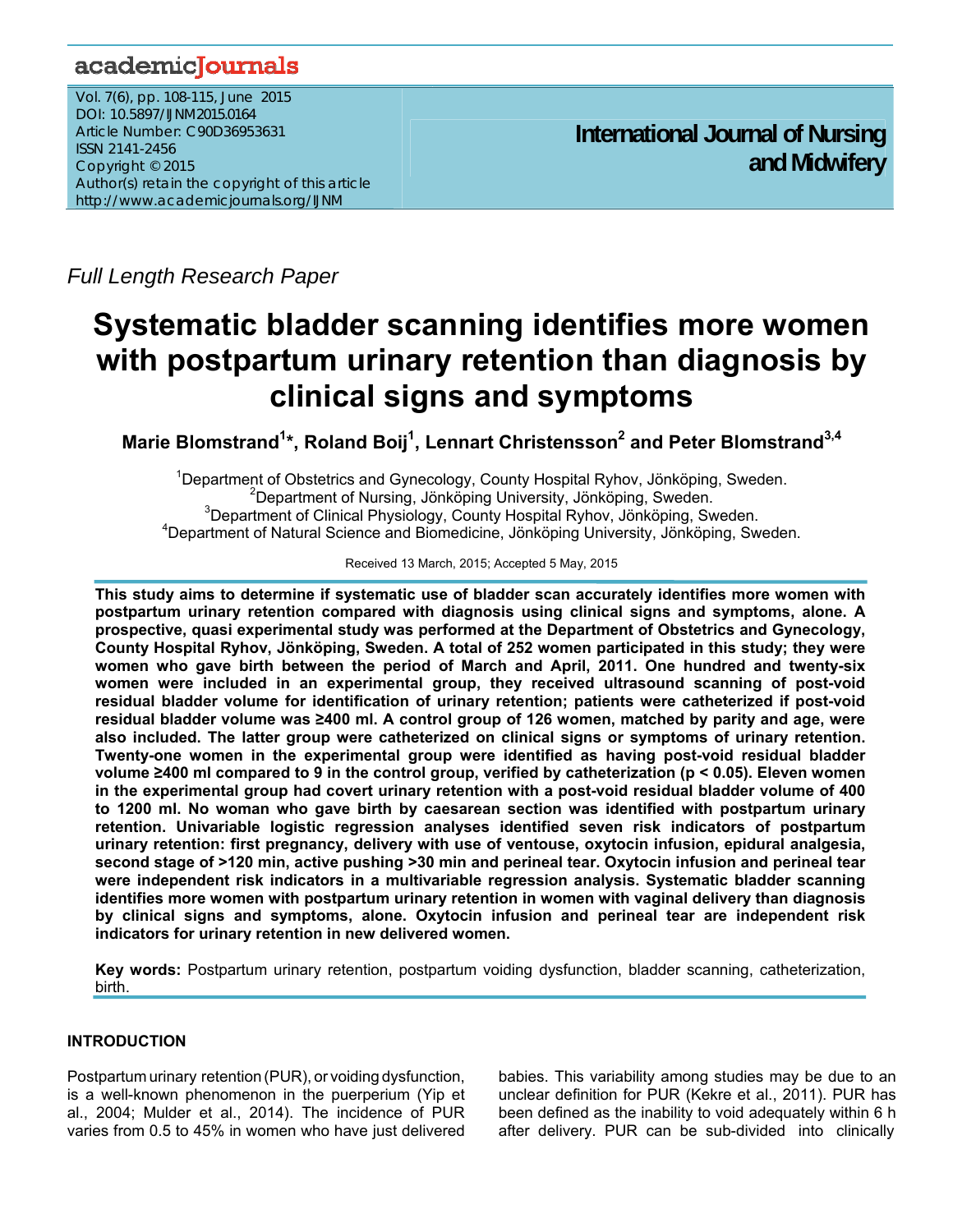covert and overt PUR (Carley et al., 2002; Glavind and Bjork, 2003; Yip et al., 2004; Ismail and Emery, 2008; Humburg et al., 2011; Kekre et al., 2011). Covert PUR refers to asymptomatic women with post-void residual bladder volume (PVRBV) ≥150 ml (Yip et al., 2004; Kekre et al., 2011). Overt PUR is the inability to void spontaneously within 6 h of vaginal delivery or removal of a urinary catheter after birth (Carley et al., 2002; Yip et al., 2004; Kekre et al. 2011).

The pathophysiology of PUR is likely to be multifactorial. The bladder muscle loses tone during pregnancy, possibly as a result of hormonal changes (Liang et al., 2014). Bladder capacity, urethral length and urethral closing pressure increase. A non-pregnant woman has a maximal bladder capacity of 350 to 450 ml; during pregnancy, the capacity may increase to 1000 to 1200 ml (Saultz et al., 1991). The postpartum bladder tends to be hypotonic, and physiological changes in the bladder persist for days to weeks after delivery (Saultz et al., 1991). The pelvic floor muscles and pudendus nerve may be damaged during labour, resulting in reduced bladder sensitivity (Saint et al., 2009). Peri-urethral and valvular oedema may cause obstruction (Mulder et al., 2014). Finally, reduced pressure from the uterus after birth may lead to incomplete bladder emptying during the first hours to days after delivery (Saultz et al., 1991). PUR is more frequently observed after instrument-assisted birth, and in women who received regional analgesia or prolonged labour or suffered lower genital tract laceration during birth (Carley et al., 2002; Humburg et al., 2011; Buchanan and Beckmann, 2014). Post-void residual urine is a source of urinary tract infections. A distended bladder may lead to detrusor damage, which requires catheterization (Carley et al., 2002; Zaki et al., 2004). PUR may be a transient, spontaneous healing phenomenon or may result in disturbed bladder function and the inability to void. However, the long-term consequences of PUR remain largely unknown (Yip et al., 2002; Mulder et al., 2014).

It may be difficult to diagnose PUR, especially in asymptomatic women, as this relies on an accurate estimation of PVRBV. Abdominal palpation may reveal an abnormal fundal height or palpable bladder. However, bladder volumes less than 300 ml are not easily detected by abdominal palpation; therefore, abdominal palpation alone is not recommended as a diagnostic method. Abnormal bleeding, abdominal pain, incomplete bladder emptying, weak urine beam, urinary incontinence and urinary infection are symptoms that may be associated with PUR. Catheterization is an accurate diagnostic and therapeutic method, but can lead to infection (Yip et al., 2004). Ultrasound scanning is non-invasive but ultrasound measurements may be inaccurate in women

who recently delivered (Teng et al., 2005; Altschuler and Diaz, 2006; Saint et al., 2009). The use of a bladder scan routine for identification of PUR is debatable (Mulder et al., 2014; Buchanan and Beckmann, 2014).

The aim of this study was to determine if systematic use of bladder scan accurately identifies more women with PUR than diagnosis by clinical signs and symptoms alone.

#### **MATERIALS AND METHODS**

A total of 252 women who gave birth by vaginal or caesarean section during the period of March and April, 2011 at the Department of Obstetrics and Gynecology, County Hospital Ryhov, Jönköping, Sweden participated in this study. Six women did not participate because of difficulties to understand the Swedish language or they did not want to join the study. All women who were willing and able to participate were classified according to parity (primipara versus multipara) and age (Figure 1). One hundred and twenty six, that is every third consecutive women, were included to (I) an experimental group who received systematic bladder scanning and catheterization according to a new regimen for prevention of urinary retention and bladder damage during hospital care (Johansson et al., 2013). One hundred and twenty six of the remaining women were selected, matched by parity and age (± two years), and included to (II) a control group.

All participants were asked to void within 3 h after delivery. A bladder volume ≥400 ml after micturition, or an attempt to void, as the threshold for catheterization and definition of PUR was used in this study. Women in the experimental group received systematic ultrasound scanning for PVRBV with BladderScan™ BVI 3000® (Verathon, Seattle, USA, Allytec AB, Stockholm). The measurement was performed at least twice, and the highest volume was reported. When the ultrasound scan showed a PVRBV ≥400 ml, clean intermittent catheterization (Coloplast A/s Speedicath nr.12 and 4.0 mm) was performed, and the urine volume was measured. If the measured urine volume was >1000 ml, an indwelling urinary catheter (IUC) was inserted. If the urine volume was ≤1000 ml, bladder scanning was performed within four hours of new voiding. The measurement of PVRBV was terminated when two consecutive bladder scan assessments showed PVRBV <200 ml. Women in the experimental group were only catheterized if bladder scan showed a PVRBV ≥400 ml independent of clinical signs or symptoms of PUR. The women in the control group were catheterized when they were unable to void spontaneously within 3 h after delivery or had clinical signs or symptoms of PUR according to the clinical judgement of the midwife, that is, abdominal pain, abnormal bleeding, abnormal fundal height, or a palpable bladder (World Health Organisation; Fraser and Cullen, 2006p; Leach, 2011). All staff members, consisting of 60 midwives and nursing auxiliaries, were informed about the study protocol and given an introduction to the correct use of the bladder scan before data collection. To assess the inter-observer agreement for the ultrasound technique, 20 women were scanned twice a few minutes apart independent of micturition by two nurses in a blinded manner.

All collected data with date, time, and volumes were noted in a separate protocol for the study. Maternal age, newborn birth weight, parity, mode of delivery (vaginal delivery, caesarean section, or delivery with use of ventouse), use of epidural or spinal analgesia,

\*Corresponding author. E-mail: marie.blomstrand@rjl.se.

Author(s) agree that this article remain permanently open access under the terms of the Creative Commons Attribution License 4.0 International License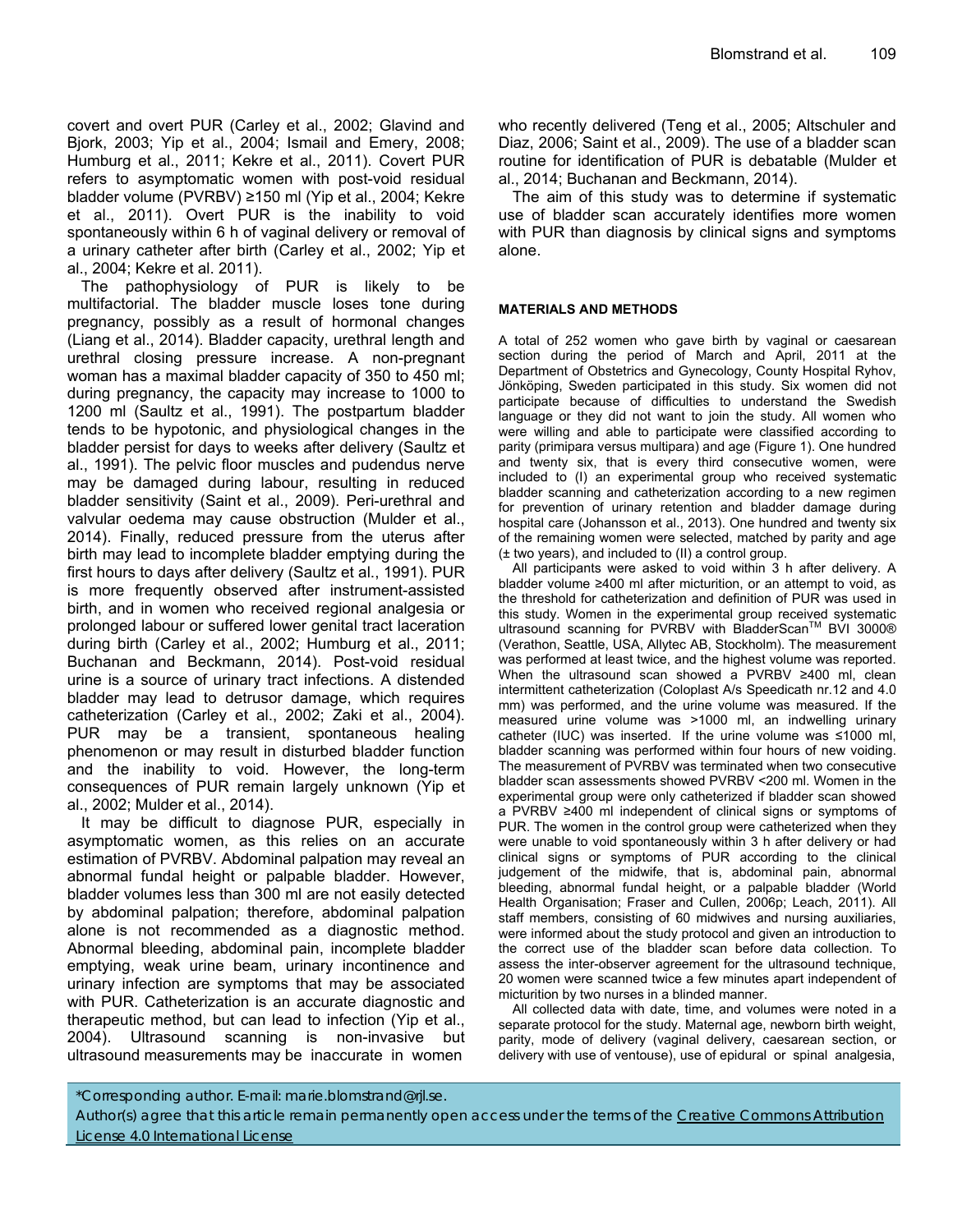duration of first and second stages of labour and duration of active pushing during the second stage of labour were recorded. Episiotomy and complications, such as perineal tears and bleeding were also reported in this study.

Sample size calculation showed that this study needed about 100 women in each group. Statistical package for social sciences (SPSS V.22.0 software) (SPSS, Chicago, Illinois, USA) was used for statistical analyses. Continuous variables are presented as means ± standard deviation. 95% confidence interval is given when appropriate. The Mann-Whitney U test was used to test differences among numerical variables, and the Fisher's exact test was used for binary variables. Univariable and stepwise multivariable logistic regression analyses were performed to assess the associations between obstetric characteristics and PVRBV ≥400 ml verified by catheterization. The difference in volume measurement between bladder scanning and catheterization was analysed using single regression analysis and a Bland-Altman diagram. P-values ≤0.05 were regarded as statistically significant. Two-sided tests were used throughout the study.

The ethical principles of respect for autonomy, non-maleficence, beneficence and justice were considered as stated in The Declaration of Helsinki. Verbal information about the study was given to each woman. The women gave their informed consent to take part in the study after verbal information. Based on the nature of the study as a quality improvement project, approval was not sought from the ethics committee. According to Swedish law of research ethics, a formal permission was not deemed necessary (Swedish Research Council, 2003).

### **RESULTS**

There were no differences in obstetric characteristics between the experimental group and control group (Table 1). Forty women in the experimental group and 11 in the control group were catheterized because of suspected PUR ( $p < 0.001$ ) based on bladder scanning results in the experimental group and clinical signs and symptoms in the control group. Twenty-one women in the experimental group were identified as having PUR verified by catheterization, 10 with open PUR and 11 with covert PUR. The latter group had a PVRBV of 400 to 1200 ml. Nine women in the control group were identified with PUR, and this was less than in the experimental group (p < 0.05). No woman who gave birth by caesarean section in the experimental group or control group developed PUR. The odds of being identified with PUR among women with vaginal delivery in the experimental group were 1/4 compared to 1/11 in the control group giving an effect size of 2.7. An average of four scanning procedures (range 2 to 12) was performed per woman in the experimental group. Fourteen women with PUR in the experimental group had PVRBV <200 ml within 6 h after delivery, and 20 had PVRBV <200 ml within 12 h after delivery. One woman in the experimental group and one in the control group were treated with an IUC at the time of discharge from the hospital.

Univariable logistic regression analyses were performed to assess risk indicators for post-void residual volume ≥400 ml verified by catheterization in women who delivered vaginaly in the experimental group (Table 2). Seven indicators of PUR were identified. Oxytocin infusion and perineal tears were independent risk indicators in a multivariable regression analysis. A comparison of obstetric characteristics between women with vaginal delivery and PVRBV ≥400 ml versus PVRBV <400 ml at catheterization in this group confirmed that women with PUR were more likely to have risk indicators than women without PUR (Table 3).

The PVRBV assessed by bladder scan was higher than the volume measured at catheterization (583±149 versus 416 $\pm$ 331 ml;  $p < 0.001$ ) in the experimental group (Figure 2). The ultrasound technique overestimated the volume compared with catheterization in women with bladder volumes less than 500 ml (Figure 3). However, there was only one woman with a false positive bladder scan among women with risk indicators for PUR in the experimental group. To assess the inter-observer variability, ultrasound scanning was performed twice in 20 women. There were no significant differences in estimated bladder volumes between the two observers (332±201 versus 319±192 ml).

### **DISCUSSION**

To the best of this study, this is the first prospective, quasi experimental study design to compare two different regimens, systematic bladder scanning vs. assessment by clinical signs and symptoms, for the identification of women with postpartum urinary retention. The odds of identifying PUR by use of bladder scan were 2.7 times higher than diagnosis by clinical signs and symptoms in women with vaginal deliveries. No woman with a caesarean section developed PUR. Oxytocin infusion and perineal tear were strong independent risk indicators for PUR. Bladder scan overestimated the bladder volume compared to catheterization. However, only one woman with risk indicators for PUR in the experimental group had a false positive scan. All women except one with PUR in the experimental group recovered within 12 h.

Bladder scanning has been found to be a suitable method for identification of PUR, because it is noninvasive and has accurate agreement with catheterization. However, the clinical relevance of a systematic bladder scanning program in new delivered women has been considered to be ambiguous (Yip et al., 2002; Demaria et al., 2004; Van Os and Van der Linden, 2006; Lukasse et al., 2007; Buchanan and Beckmann, 2014; Mulder et al., 2014). The study identified more women with PUR using bladder scan than by analysis of clinical signs and symptoms alone. The results of this study are consistent with the study of Van Os and Van der Linden (2006). The data of this study, suggest that systematic use of ultrasound scanning appears necessary if PUR could be detected. The bladder scanning regimen was criticized by some patients and staff members who considered that too much attention was placed on bladder function instead of care for the mother, new born and breastfeeding. Is it feasible to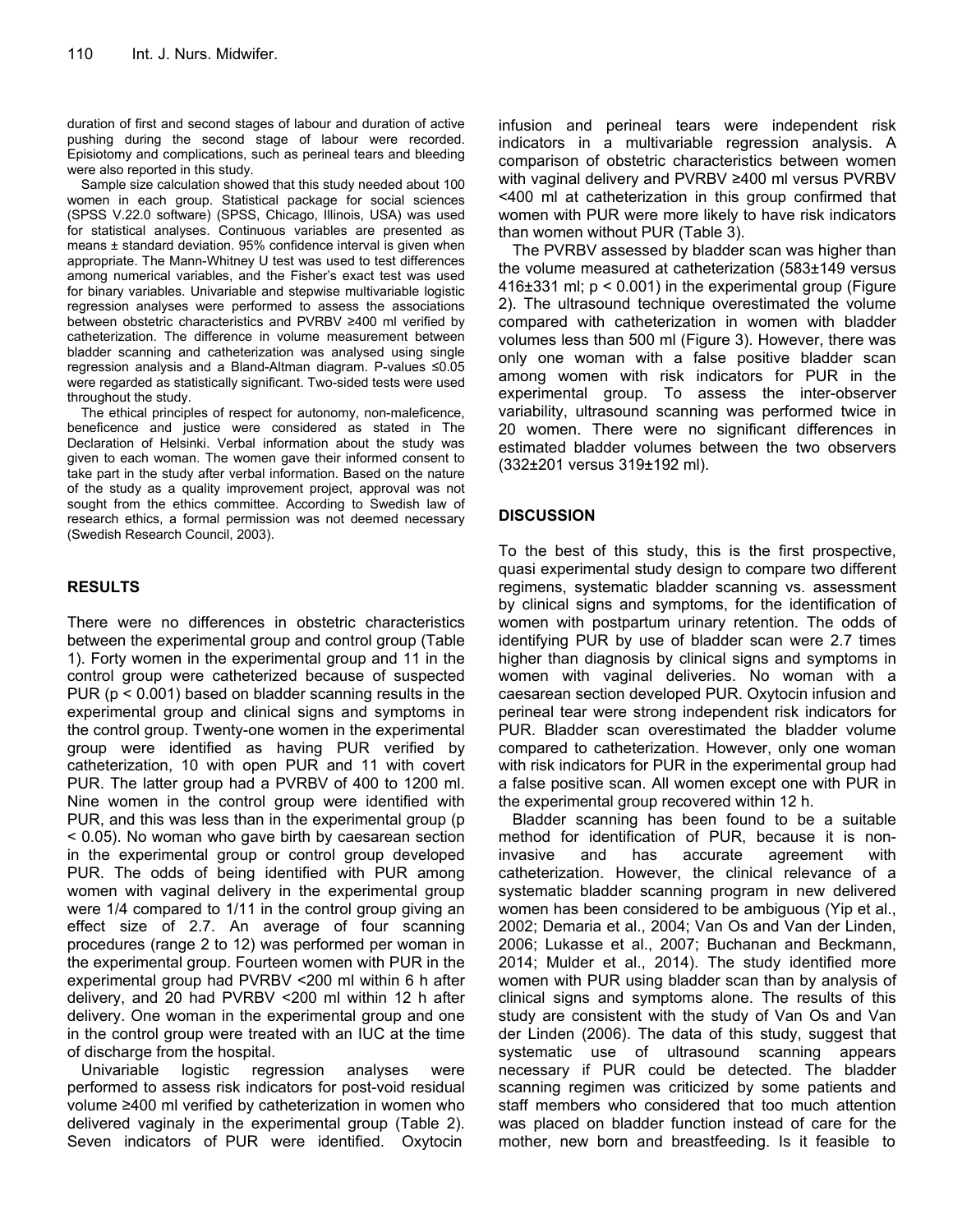| <b>Parameter</b>                          | Experimental group $n = 126$ | Control group $n = 126$ |
|-------------------------------------------|------------------------------|-------------------------|
| Maternal age, mean (SD), years            | 31(5)                        | 31(5)                   |
| Birth weight, mean (SD), g                | 3484 (502)                   | 3510 (581)              |
| First pregnancy, n (%)                    | 55 (44)                      | 55 (44)                 |
| Spontaneously vaginal delivery, n (%)     | 95(75)                       | 101 (80)                |
| Delivery with use of ventouse, n (%)      | 13(10)                       | 7(6)                    |
| Acute caesarean section, n (%)            | 12 (10)                      | 9(7)                    |
| Elective caesarean section, n (%)         | 7(6)                         | 9(7)                    |
| Oxytocin infusion, n (%)                  | 42 (33)                      | 48 (38)                 |
| Epidural analgesia, n (%)                 | 38(30)                       | 37(29)                  |
| Second stage of labour $> 120$ min, n (%) | 23(18)                       | 21(17)                  |
| Active pushing $>$ 30 min, n $(\%)$       | 18(14)                       | 20(16)                  |
| Bleeding volume $> 1000$ ml, n (%)        | 6(5)                         | 7(6)                    |
| Perineal tear $2^{nd}$ , n (%)            | 20 (16)                      | 28 (22)                 |
| Perineal tear $3^{rd} - 4^{th}$ , n (%)   | 3(2)                         | 3(2)                    |
| Episiotomy, n (%)                         | 5(4)                         | 6(5)                    |

**Table 1.** Obstetric characteristics of the experimental group and control group.

**Table 2.** Risk indicators for post-void residual bladder volume ≥400 ml verified by catheterization in women with vaginal delivery in the experimental group.

| <b>Parameter</b>                                     | Univariable analyses |                |         | <b>Multivariable analyses</b> |                |         |
|------------------------------------------------------|----------------------|----------------|---------|-------------------------------|----------------|---------|
|                                                      | ΟR                   | 95% CI         |         | 0R                            | 95% CI         |         |
| First pregnancy ( $n = 41$ )                         | 4.4                  | [1.6 - 12.1]   | 0.005   | 2.4                           | $[0.8 - 7.5]$  | 0.120   |
| Delivery with use of ventouse $(n = 12)$             | 5.3                  | $[1.5 - 18.8]$ | 0.012   |                               |                |         |
| Oxytocin infusion ( $n = 36$ )                       | 7.7                  | $[2.7 - 22.5]$ | < 0.001 | 6.6                           | $[2.2 - 19.8]$ | < 0.001 |
| Epidural analgesia ( $n = 34$ )                      | 5.0                  | $[1.8 - 13.8]$ | 0.002   |                               |                |         |
| Second stage of labour $>120$ min (n = 21)           | 4.6                  | $[1.6 - 13.3]$ | 0.006   |                               |                |         |
| Active pushing $>30$ min (n = 18)                    | 3.4                  | $[1.1 - 10.3]$ | 0.045   |                               |                |         |
| Perineal tear 2nd $-$ 4th and/or episiotomy (n = 25) | 4.3                  | $[1.5 - 12.0]$ | 0.008   | 3.3                           | [1.1 - 10.0]   | 0.036   |

CI =confidence intervals; OR = Odds ratio. Based on univariable logistic regression analyses and multivariable logistic regression analysis, final model.

**Table 3.** Obstetric characteristics of women with vaginal delivery and post-void residual bladder volume ≥400 ml or <400 ml in the experimental group.

| <b>Parameter</b>                                         | PVRBV ≥400 ml [n = 21] | <b>PVRBV &lt;400 ml [n = 86]</b> |         |
|----------------------------------------------------------|------------------------|----------------------------------|---------|
| Birth weight, mean (SD), g                               | 3600 (413)             | 3532 (504)                       | ns      |
| First pregnancy, n (%)                                   | 14(67)                 | 27(31)                           | 0.01    |
| Delivery with use of ventouse, n (%)                     | 6(29)                  | 6(7)                             | 0.05    |
| Oxytocin infusion, n (%)                                 | 15(71)                 | 21(24)                           | < 0.001 |
| Epidural analgesia, n (%)                                | 13 (62)                | 21(24)                           | 0.01    |
| Second stage of labour $> 120$ min, n (%)                | 9(43)                  | 12(14)                           | 0.01    |
| Active pushing $>$ 30 min, n $(\%)$                      | 7(33)                  | 11(13)                           | 0.05    |
| Perineal tear $2^{rd} - 4^{th}$ and/or episiotomy, n (%) | 10(48)                 | 15(17)                           | 0.01    |
| No risk indicator for PUR, n (%)                         | 2(9)                   | 37(43)                           | 0.01    |

PVRBV: Post-void residual bladder volume; No of risk indicator for PUR, that is, absence of risk indicators for postpartum urinary retention presented in Table 2. The Mann-Whitney U test was used to test differences among numerical variables, and the Fisher's exact test was used for binary variables.

reduce the number bladder scan controls? While seven risk indicators for PUR were identified. Prolonged labour, instrument-assisted delivery, epidural or regional anaesthesia and perineal lacerations has shown to be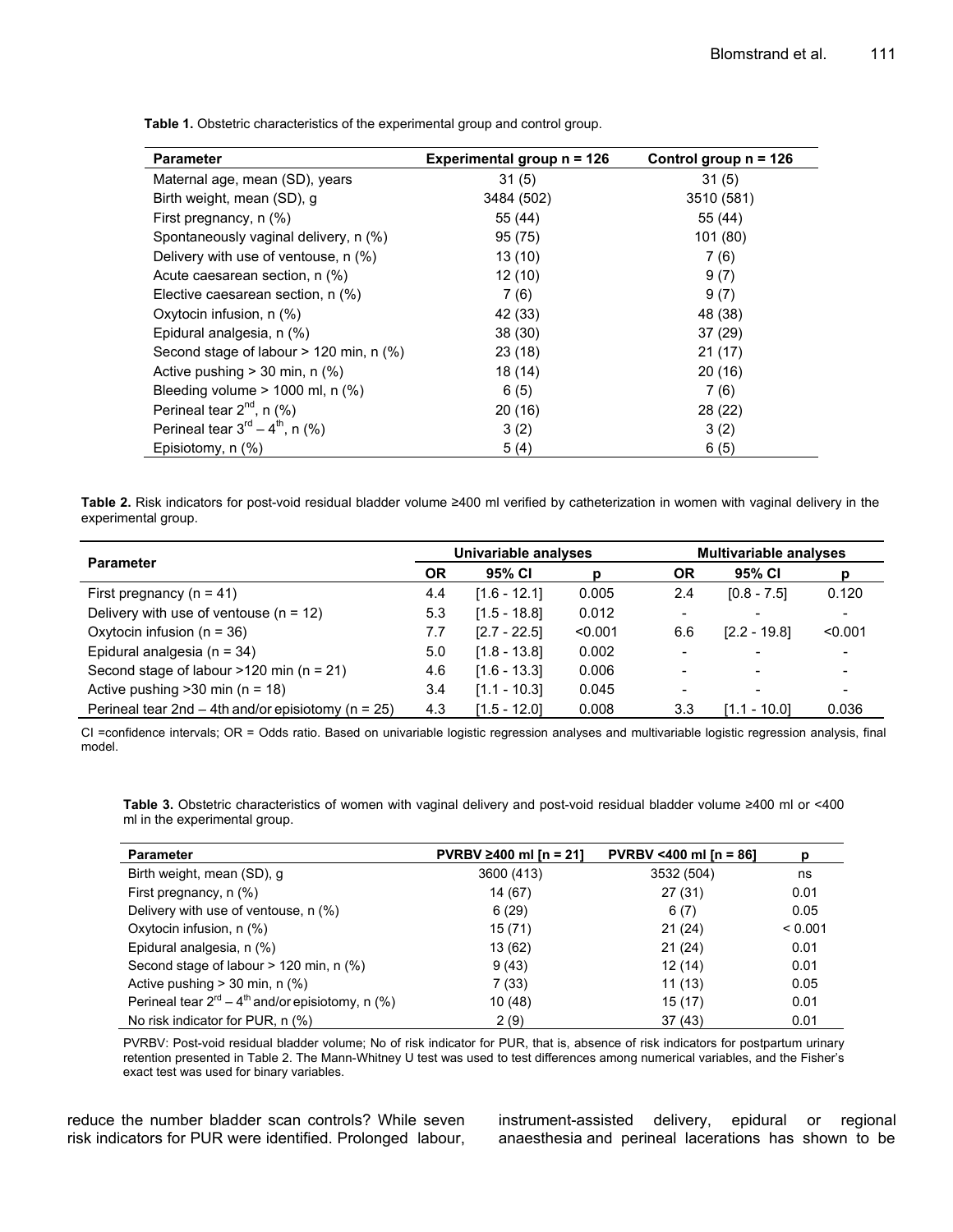

Figure 1. The patient's enrolment of the study.

classified according to parity, i.e. primipara (p) or multipara (m) and age

Every third women were included to an experimental group who received

group were matched with a control of the same parity and age  $(\pm$  two years)



**Figure 2.** The relation between post-voided residual bladder volume assessed by bladder scan and catheterization in 40 women in the experimental group. The regression line and correlation coefficient are presented.

independent risk factors for PUR (Carley et al., 2002; Liang et al., 2002; Musselwhite et al., 2007; Oh et al., 2015). Oxytocin infusion and perineal tears were independent risk indicators in this study. The result differs slightly from previous studies. The reason may be due to variations in obstetric procedures, complications and, definition and management of postpartum urinary retention between the studies. However, it is not surprising that oxytocin was a risk indicator since the urine secretion may increase considerably after completion of the infusion. The results indicate that screening for increased PVRBV by use of bladder scan in women with vaginal delivery and risk indicators for PUR is necessary.

The study had a number of false positive bladder scanning results and bladder scan estimated a higher PVRBV than catheterization, especially in women with bladder volumes less than 500 ml. These results differ from three previous studies (Demaria et al., 2004; Van Os and Van der Linden, 2006; Lukasse et al., 2007).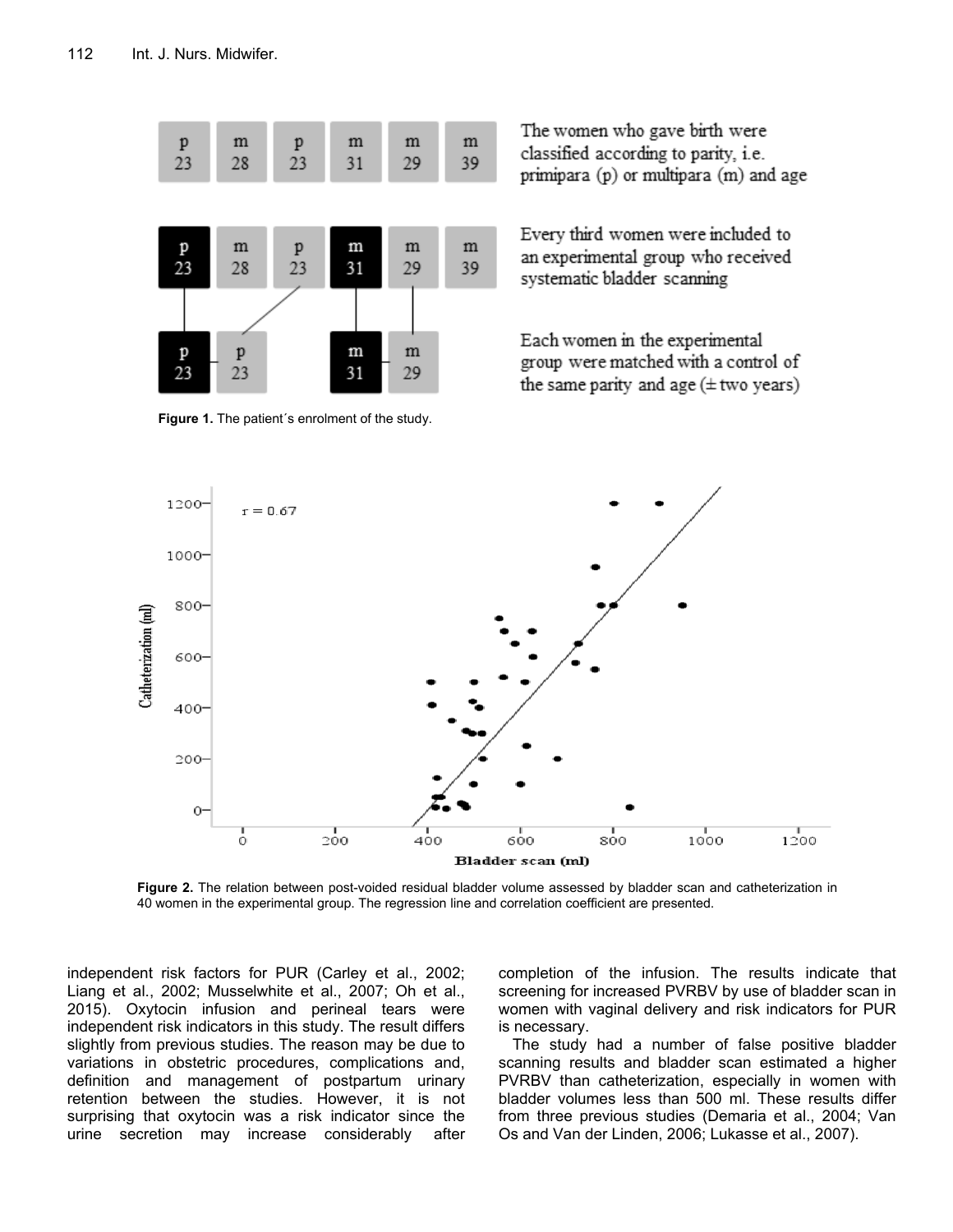

**Figure 3.** The differences in estimated bladder volume between bladder scan and catheterization are plotted against the average of the two (Bland-Altman plot). The upper and lower dotted lines show the limits of agreement (mean ± 2 standard deviation), and the middle line shows the mean difference.

Bladder scanning tended to underestimate bladder volumes compared to that of catheterization in the studies of Lukasse et al. (2007) and Demaria et al. (2004) but there was no differences in the estimated bladder volumes between the two methods in the studies of Van Os and Van Der Linden (2006). Differences between bladder scanning and catheterization could be due to technical problems. The uterine shape and size or blood in the uterus may be mistaken for urine in the bladder (Teng et al., 2005; Altschuler and Diaz, 2006; Saint et al., 2009). Although, bladder scanning is considered to be a reliable method for assessing PVRBV in women who recently delivered, the estimated volume may differ between bladder scanning and catheterization (Van Os and Van der Linden, 2006; Lukasse et al., 2007).

A threshold of 400 ml for catheterization was used in this study. The threshold used in the immediate postpartum period varies in the literature from 150 to 500 ml (Glavind and Bjork, 2003; Van Os and Van der Linden, 2006; Buchanan and Beckmann, 2014). A low threshold may result in unnecessary catheterizations. In addition to discomfort, there is risk of urinary tract infection. Catheterization is not the only way to treat PUR. The midwife has an important role to instruct women to void frequently and with good amounts of urine (Rogers and Leeman, 2007; Saint et al., 2009; Leach, 2011). There are some management recommendations in the literature to aid voiding. These include early administration of oral analgesic and analgesic ointment, providing privacy, and helping the patient to stand and walk after delivery (Yip et al., 2004; Leach 2011). One study reports that 50% of women with PUR could void with these simple management procedures (Kerr-Wilson et al., 1984). Catheterization should not be performed until these methods have been attempted (Yip et al., 2004).

There are some limitations to this study. A quasi experimental design was chosen since a true randomized trial had been practically difficult to implement. There are obviously some operator errors among the bladder scanning results in this study. The staff members were trained on how to use the bladder scan before the study but the discrepancies between the bladder scanning and catheterization results were higher in this study compared to those in previous reports (Demaria et al., 2004; Van Os and Van der Linden, 2006; Lukasse et al., 2007). Training in bladder scanning techniques improves the accuracy for determining low bladder volumes (Oh-Oka and Fujisawa, 2007). The training program might have been too short but the study had on the other hand no significant inter-observer variability. The study did not catheterize all women in the experimental group and therefore, it is unclear if there were any false negative bladder scanning results. However, bladder scan tended to overestimate and not underestimate bladder volumes <500 ml compared to catheterization and therefore, it is unlikely that the study had false negative results. This study had no follow-up data for the women. This study did not know if the women who had PVRBV ≥400 ml but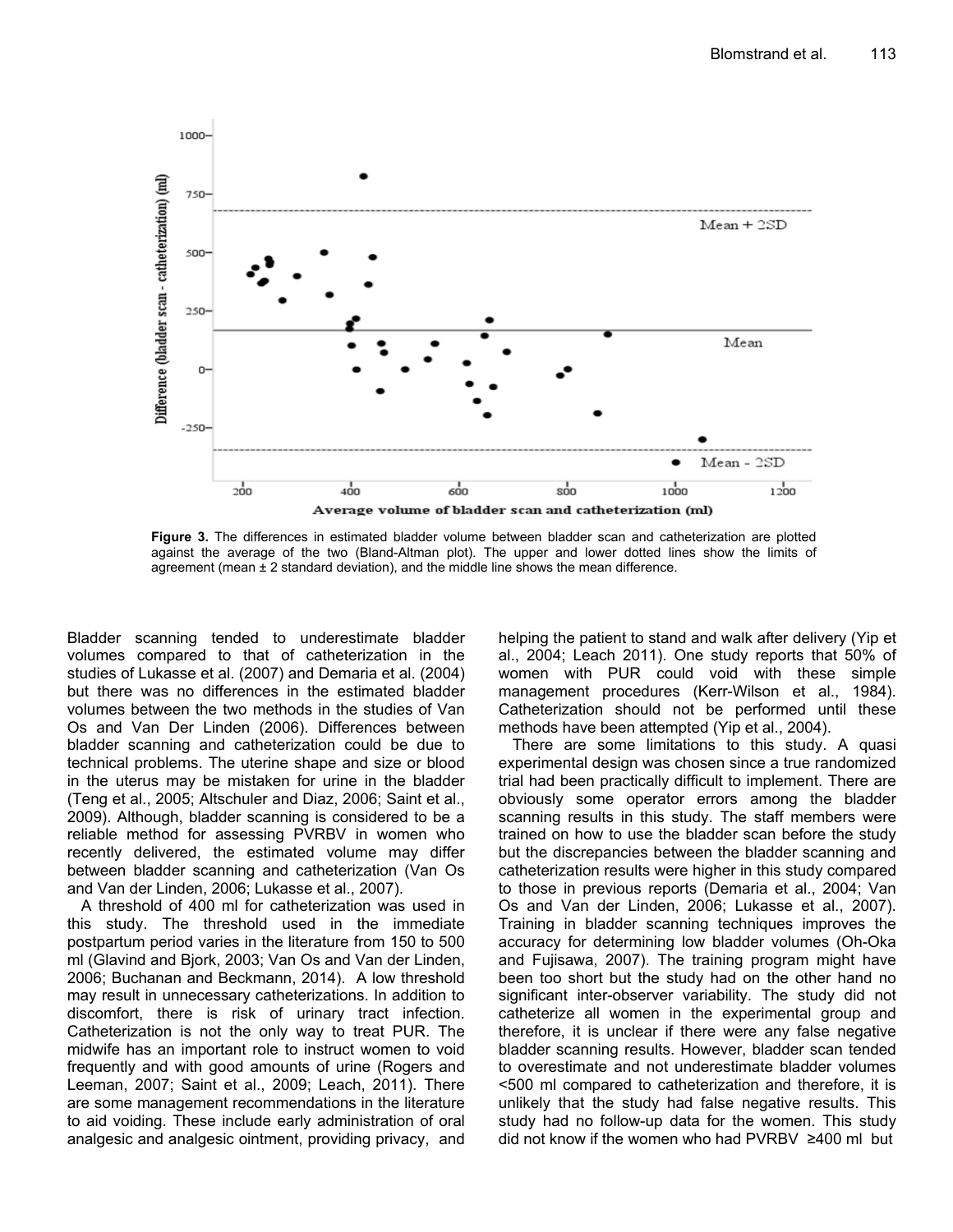lacked clinical signs and symptoms of PUR would have had injuries if they had not been catheterized. The longterm consequences of PUR are largely unknown (Mulder et al., 2014). PUR might be a transient problem; however, evidence that it is harmful is lacking and PUR should be regarded as a serious condition due to the possible complications (Mulder et al., 2014). A regimen based on clinical signs and symptoms alone fails to detect many women with covert PUR and a more frequent and systematic use of catheterization instead of bladder scanning is a worse alternative.

### **Conclusion**

This prospective study shows that oxytocin infusion and perineal tears are strong risk indicators for PUR in women with vaginal delivery. The odds of identifying women with PUR are 2.7 times higher by use of bladder scan than by use of clinical signs and symptoms. It is suggest that there should be a regimen based on bladder scanning, especially in women with vaginal delivery and risk indicators, to select those who need support to void or catheterization. Further studies are needed to test the design and efficiency of such a regimen and the longtime consequence of PUR.

### **Conflict of Interest**

The authors have not declared any conflict of interest.

### **ACKNOWLEDGEMENTS**

The authors would like to thank the staff at the Department of Obstetrics and Gynecology, County Hospital Ryhov, Jönköping, Sweden for their help and assistance. Statistical assistance was provided by Mats Nilsson. The study was supported by grants from Futurum, the Academy for Health Care, Jönköping County Council, Jönköping, Sweden.

**Abbreviations: PUR,** Postpartum urinary retention; **PVRBV,** post-void residual bladder volume; **IUC,** indwelling urinary catheter; **Ns,** not statistically significant; **R,** correlation coefficient; **OR,** odds ratio; **CI,** confidence interval.

#### **REFERENCES**

- Altschuler V, Diaz L (2006). Bladder ultrasound. Medsurg. Nurs. 15(5):317-318.
- Buchanan J, Beckmann M (2014). Postpartum voiding dysfunction: identifying the risk factors. Aust. N. Z. J. Obstet. Gynaecol. 54(1):41- 45.
- Carley ME, Carley JM, Vasdev G, Lesnick TG, Webb MJ, Ramin KD, Lee RA (2002). Factors that are associated with clinically overt postpartum urinary retention after vaginal delivery. Am. J. Obstet. Gynecol. 187(2):430-433.
- Demaria F, Amar N, Biau D, Fritel X, Porcher R, Amarenco G, Madelenat P, Benifla JL (2004). Prospective 3D ultrasonographic evaluation of immediate postpartum urine retention volume in 100 women who delivered vaginally. Int. Urogynecol. J. Pelvic Floor Dysfunct.15(4):281-285.
- Fraser DM, Cullen L (2006). Postnatal management and breastfeeding. Curr. Obstet. Gynaecol. 16:65-71.
- Glavind K, Bjork J (2003). Incidence and treatment of urinary retention postpartum. Int. Urogynecol. J. Pelvic. Floor Dysfunct. 14(2):119-121.
- Humburg J, Troeger C, Holzgreve W, Hoesli I (2011). Risk factors in prolonged postpartum urinary retention: An analysis of six cases. Arch. Gynecol. Obstet. 283(2):179-183.
- Ismail SI, Emery SJ (2008). The prevalence of silent postpartum retention of urine in a heterogeneous cohort. J. Obstet. Gynaecol. 28(5):504-507.
- Johansson RM, Malmvall BE, Andersson-Gare B, Larsson B, Erlandsson I, Sund-Levander M, Rensfelt G, Molstad S Christensson L (2013). Guidelines for preventing urinary retention and bladder damage during hospital care. J. Clin. Nurs. 22(3-4):347-355.
- Kekre AN, Vijayanand S, Dasgupta R, Kekre N (2011). Postpartum urinary retention after vaginal delivery. Int. J. Gynaecol. Obstet. 112(2):112-115.
- Kerr-Wilson RH, Thompson SW, Orr JW, Davis RO, Cloud GA (1984). Effect of labor on the postpartum bladder. Obstet. Gynecol. 64(1):115-118.
- Leach S (2011). 'Have you had a wee yet?' Postpartum urinary retention. Pract. Midwife 14(1):23-25.
- Liang CC, Wong SY, Tsay PT, Chang SD, Tseng LH, Wang MF, Soong YK (2002). The effect of epidural analgesia on postpartum urinary retention in women who deliver vaginally. Int. J. Obstet. Anesth. 11(3):164-169.
- Liang CC, Lin YH, Chen TC, Chang SD (2014). How antepartum and postpartum acute urinary retention affects the function and structure of the rat bladder. Int. Urogynecol. J. 25:1105-1113.
- Lukasse M, Cederkvist HR, Rosseland LA (2007). Reliability of an automatic ultrasound system for detecting postpartum urinary retention after vaginal birth. Acta Obstet. Gynecol. Scand. 86(10):1251-1255.
- Mulder FE, Hakvoort RA, Schoffelmeer MA, Limpens J, Van der Post JA, Roovers JP (2014). Postpartum urinary retention: a systematic review of adverse effects and management. Int. Urogynecol. J. 25(12):1605-1612.
- Musselwhite KL, Faris P, Moore K, Berci D, King KM (2007). Use of epidural anesthesia and the risk of acute postpartum urinary retention. Am. J. Obstet. Gynecol. 196(5):472.e1-5.
- Oh JJ, Kim SH, Shin JS, Shin SJ (2015). Risk factors for acute postpartum urinary retention after vaginal delivery, focus on episiotomy direction. J. Matern. Fetal Neonatal Med. 3:1-4.
- Oh-Oka H, Fujisawa M (2007). Study of low bladder volume measurement using 3-dimensional ultrasound scanning device: improvement in measurement accuracy through training when bladder volume is 150 ml or less. J. Urol. 177(2):595-599.
- Rogers RG, Leeman LL (2007). Postpartum genitourinary changes. Urol. Clin. North Am. 34(1):13-21.
- Saint S, Olmsted RN, Fakih MG, Kowalski CP, Watson SR, Sales AE, Krein SL (2009). Translating health care-associated urinary tract infection prevention research into practice via the bladder bundle. Comm. J. Qual. Patient Saf. 35(9):449-455.
- Saultz JW, Toffler WL, Shackles JY (1991). Postpartum urinary retention. J. Am. Board. Fam. Pract. 4(5):341-344.
- Swedish Research Council (2003). Riktlinjer för etisk värdering av medicinsk human forskning. Forskningsetisk policy och organisationer i Sverige. 3nd ed. (Guidelines for ethical assessment of medical research on human. Policy and organization of research ethics in Sweden). Stockholm (in Swedish).
- Teng CH, Huang YH, Kuo BJ, Bih LI (2005). Application of portable ultrasound scanners in the measurement of post-void residual urine. J. Nurs. Res. 13(3):216-224.